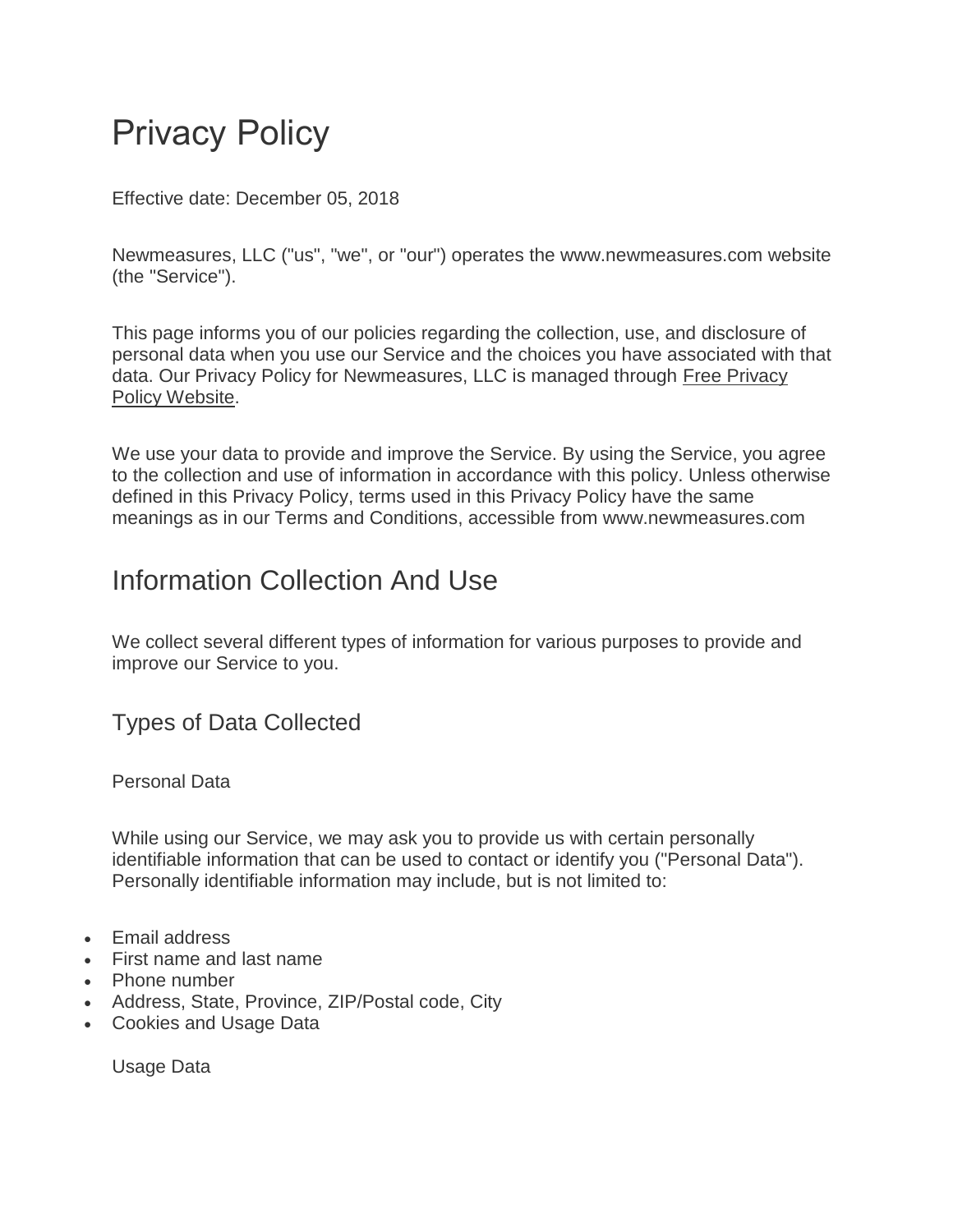We may also collect information how the Service is accessed and used ("Usage Data"). This Usage Data may include information such as your computer's Internet Protocol address (e.g. IP address), browser type, browser version, the pages of our Service that you visit, the time and date of your visit, the time spent on those pages, unique device identifiers and other diagnostic data.

Tracking & Cookies Data

We use cookies and similar tracking technologies to track the activity on our Service and hold certain information.

Cookies are files with small amount of data which may include an anonymous unique identifier. Cookies are sent to your browser from a website and stored on your device. Tracking technologies also used are beacons, tags, and scripts to collect and track information and to improve and analyze our Service.

You can instruct your browser to refuse all cookies or to indicate when a cookie is being sent. However, if you do not accept cookies, you may not be able to use some portions of our Service.

Examples of Cookies we use:

- **Session Cookies.** We use Session Cookies to operate our Service.
- **Preference Cookies.** We use Preference Cookies to remember your preferences and various settings.
- **Security Cookies.** We use Security Cookies for security purposes.

#### Use of Data

Newmeasures, LLC uses the collected data for various purposes:

- To provide and maintain the Service
- To notify you about changes to our Service
- To allow you to participate in interactive features of our Service when you choose to do so
- To provide customer care and support
- To provide analysis or valuable information so that we can improve the Service
- To monitor the usage of the Service
- To detect, prevent and address technical issues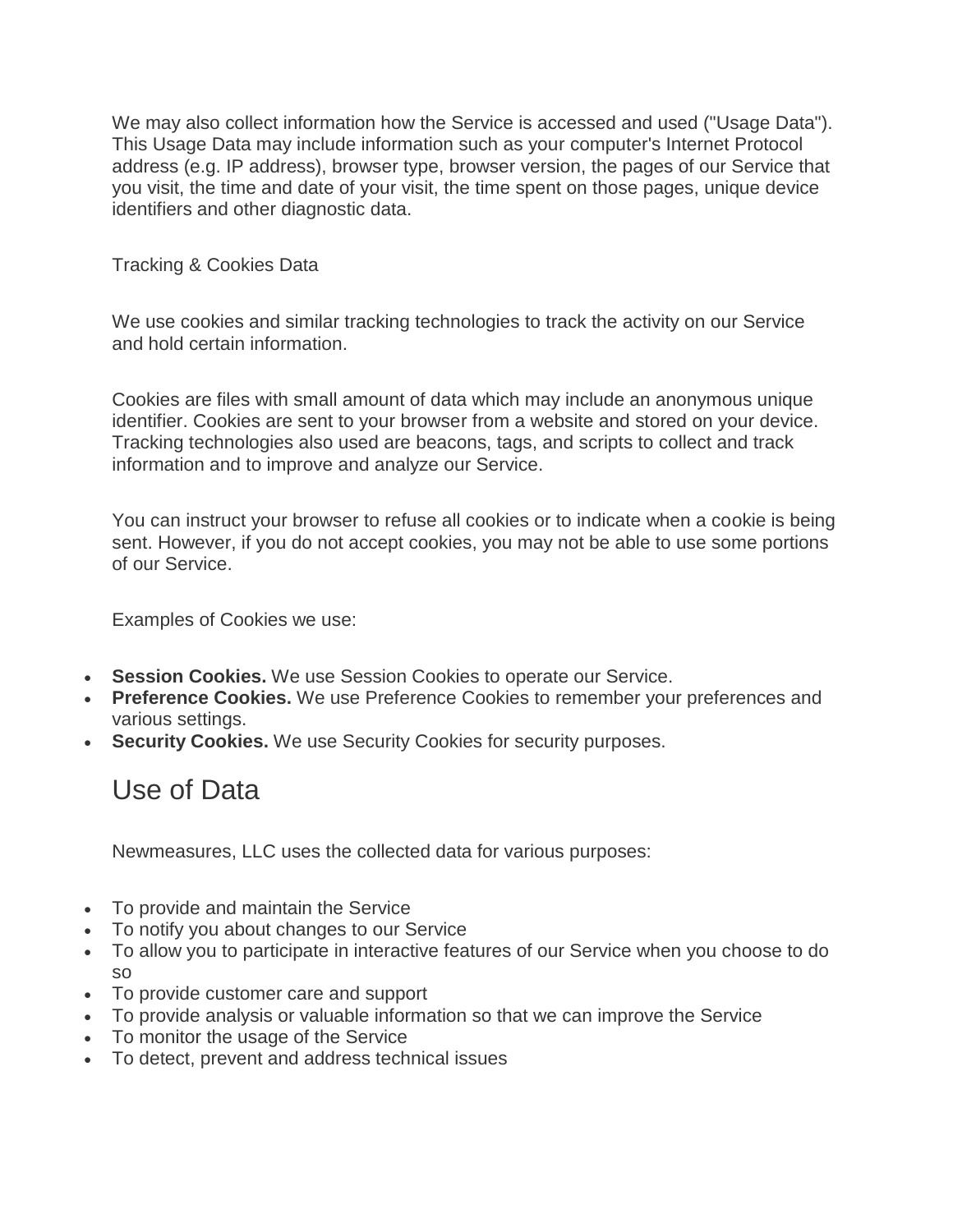# Transfer Of Data

Your information, including Personal Data, may be transferred to — and maintained on — computers located outside of your state, province, country or other governmental jurisdiction where the data protection laws may differ than those from your jurisdiction.

If you are located outside United States and choose to provide information to us, please note that we transfer the data, including Personal Data, to United States and process it there.

Your consent to this Privacy Policy followed by your submission of such information represents your agreement to that transfer.

Newmeasures, LLC will take all steps reasonably necessary to ensure that your data is treated securely and in accordance with this Privacy Policy and no transfer of your Personal Data will take place to an organization or a country unless there are adequate controls in place including the security of your data and other personal information.

#### Disclosure Of Data

#### Legal Requirements

Newmeasures, LLC may disclose your Personal Data in the good faith belief that such action is necessary to:

- To comply with a legal obligation
- To protect and defend the rights or property of Newmeasures, LLC
- To prevent or investigate possible wrongdoing in connection with the Service
- To protect the personal safety of users of the Service or the public
- To protect against legal liability

#### Security Of Data

The security of your data is important to us, but remember that no method of transmission over the Internet, or method of electronic storage is 100% secure. While we strive to use commercially acceptable means to protect your Personal Data, we cannot guarantee its absolute security.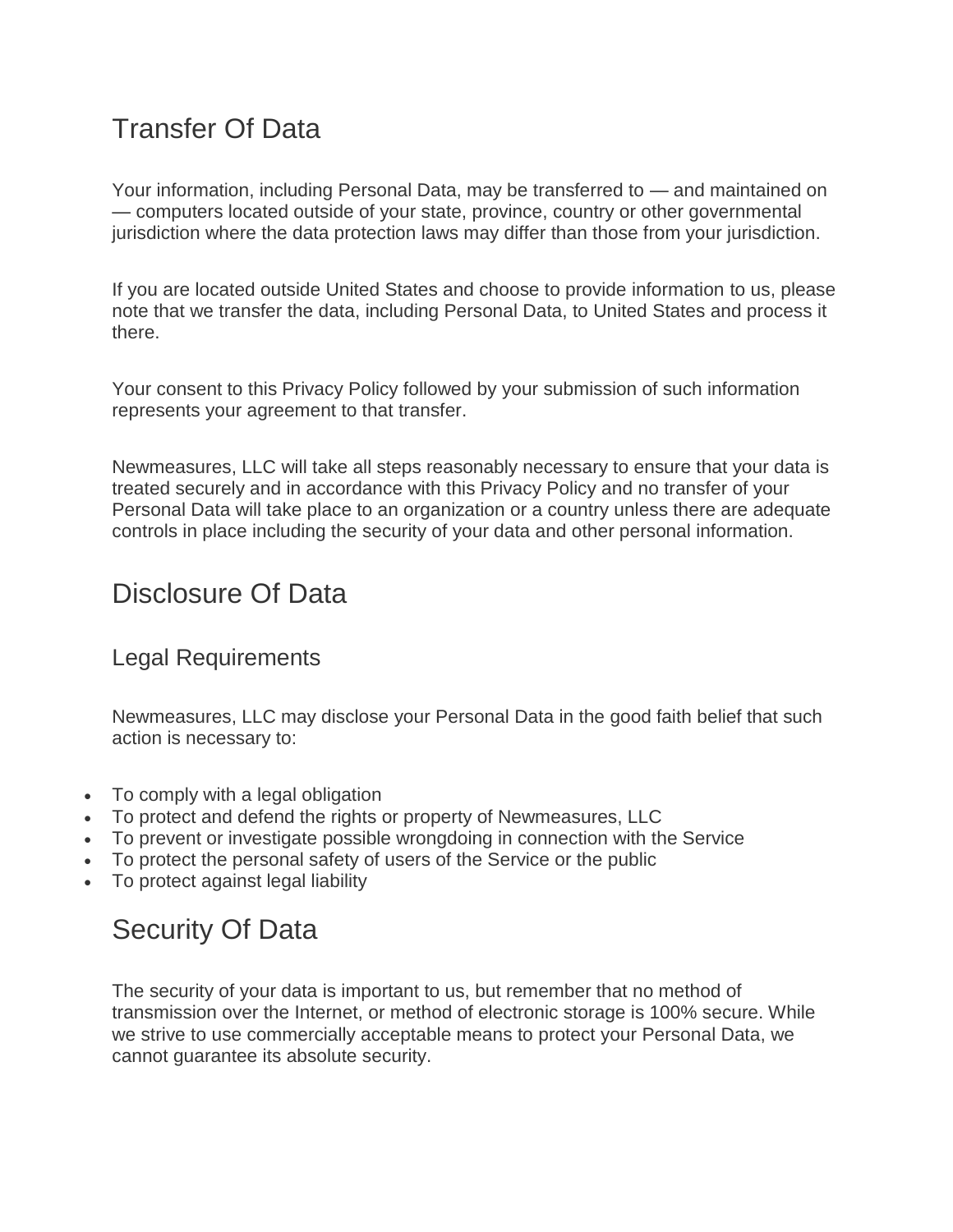### Service Providers

We may employ third party companies and individuals to facilitate our Service ("Service Providers"), to provide the Service on our behalf, to perform Service-related services or to assist us in analyzing how our Service is used.

These third parties have access to your Personal Data only to perform these tasks on our behalf and are obligated not to disclose or use it for any other purpose.

#### **Analytics**

We may use third-party Service Providers to monitor and analyze the use of our Service.

#### • **Google Analytics**

Google Analytics is a web analytics service offered by Google that tracks and reports website traffic. Google uses the data collected to track and monitor the use of our Service. This data is shared with other Google services. Google may use the collected data to contextualize and personalize the ads of its own advertising network.

You can opt-out of having made your activity on the Service available to Google Analytics by installing the Google Analytics opt-out browser add-on. The add-on prevents the Google Analytics JavaScript (ga.js, analytics.js, and dc.js) from sharing information with Google Analytics about visits activity.

For more information on the privacy practices of Google, please visit the Google Privacy & Terms web page: <https://policies.google.com/privacy?hl=en>

#### Links To Other Sites

Our Service may contain links to other sites that are not operated by us. If you click on a third party link, you will be directed to that third party's site. We strongly advise you to review the Privacy Policy of every site you visit.

We have no control over and assume no responsibility for the content, privacy policies or practices of any third party sites or services.